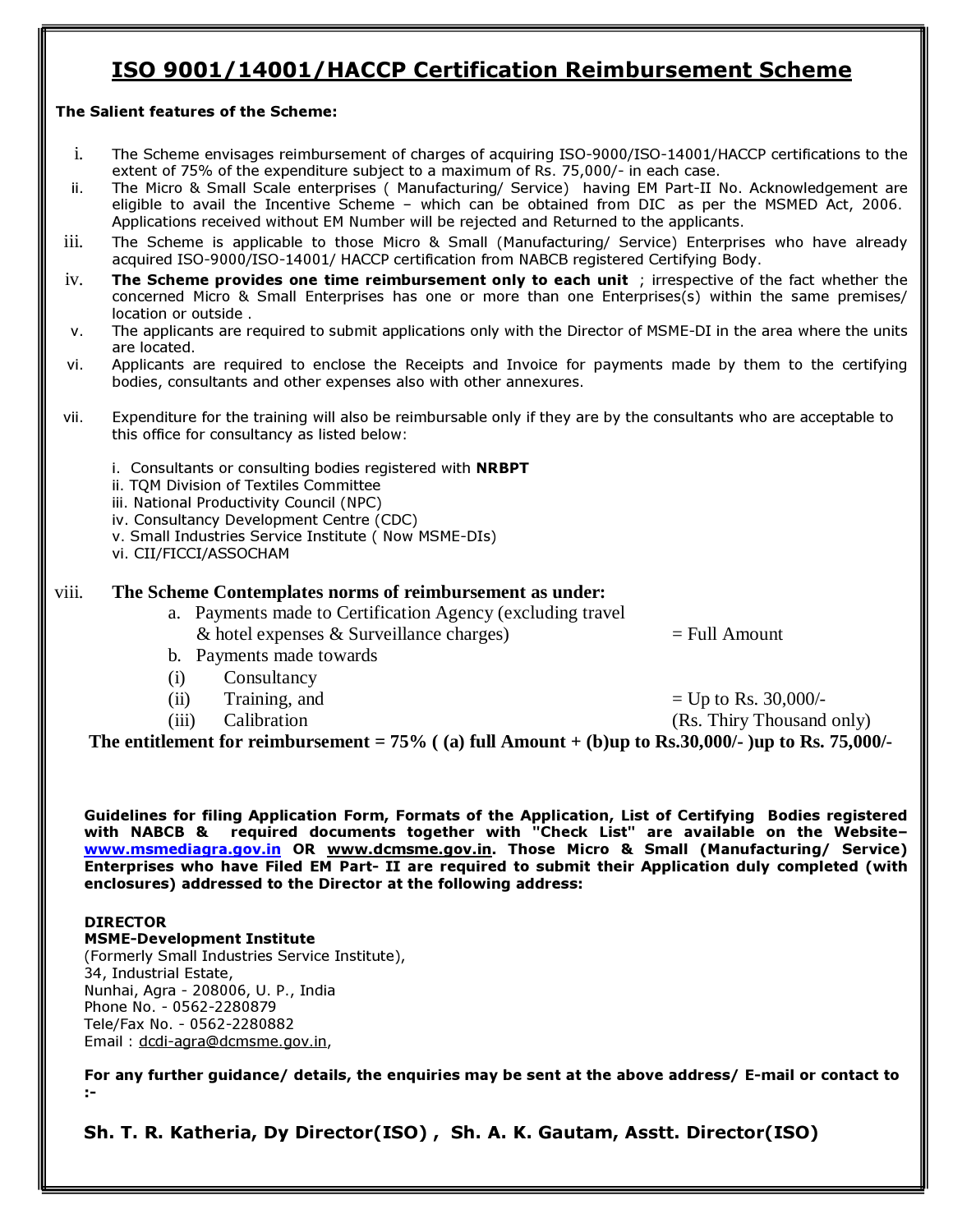### ISO 9001/14001/HACCP Certification Reimbursement Scheme

#### The Salient features of the Scheme:

- ix. The Scheme envisages reimbursement of charges of acquiring ISO-9000/ISO-14001/HACCP certifications to the extent of 75% of the expenditure subject to a maximum of Rs. 75,000/- in each case.
- x. The Micro & Small Scale enterprises ( Manufacturing/ Service) having EM Part-II No. Acknowledgement are eligible to avail the Incentive Scheme – which can be obtained from DIC as per the MSMED Act, 2006. Applications received without EM Number will be rejected and Returned to the applicants.
- xi. The Scheme is applicable to those Micro & Small (Manufacturing/ Service) Enterprises who have already acquired ISO-9000/ISO-14001/ HACCP certification from NABCB registered Certifying Body.
- $xii.$  The Scheme provides one time reimbursement only to each unit ; irrespective of the fact whether the concerned Micro & Small Enterprises has one or more than one Enterprises(s) within the same premises/ location or outside .
- xiii. The applicants are required to submit applications only with the Director of MSME-DI in the area where the units are located.
- xiv. Applicants are required to enclose the Receipts and Invoice for payments made by them to the certifying bodies, consultants and other expenses also with other annexures.
- xv. Expenditure for the training will also be reimbursable only if they are by the consultants who are acceptable to this office for consultancy as listed below:
	- i. Consultants or consulting bodies registered with **NRBPT**
	- ii. TQM Division of Textiles Committee
	- iii. National Productivity Council (NPC)
	- iv. Consultancy Development Centre (CDC)
	- v. Small Industries Service Institute ( Now MSME-DIs)
	- vi. CII/FICCI/ASSOCHAM

Guidelines for filing Application Form, Formats of the Application, List of Cert. Bodies registered with NABCB<br>NABCB & required documents together with "Check List" are available on the Websiterequired documents together with "Check List" are available on the Websitewww.msmediagra.gov.in OR www.dcmsme.gov.in. Those Micro & Small (Manufacturing/ Service) Enterprises who have Filed EM Part- II are required to submit their Application duly completed (with enclosures) addressed to the Director at the following address:

#### DIRECTOR

MSME-Development Institute (Formerly Small Industries Service Institute), 34, Industrial Estate, Nunhai, Agra - 208006, U. P., India Phone No. - 0562-2280879 Tele/Fax No. - 0562-2280882 Email : dcdi-agra@dcmsme.gov.in,

For any further guidance/ details, the enquiries may be sent at the above address/ E-mail.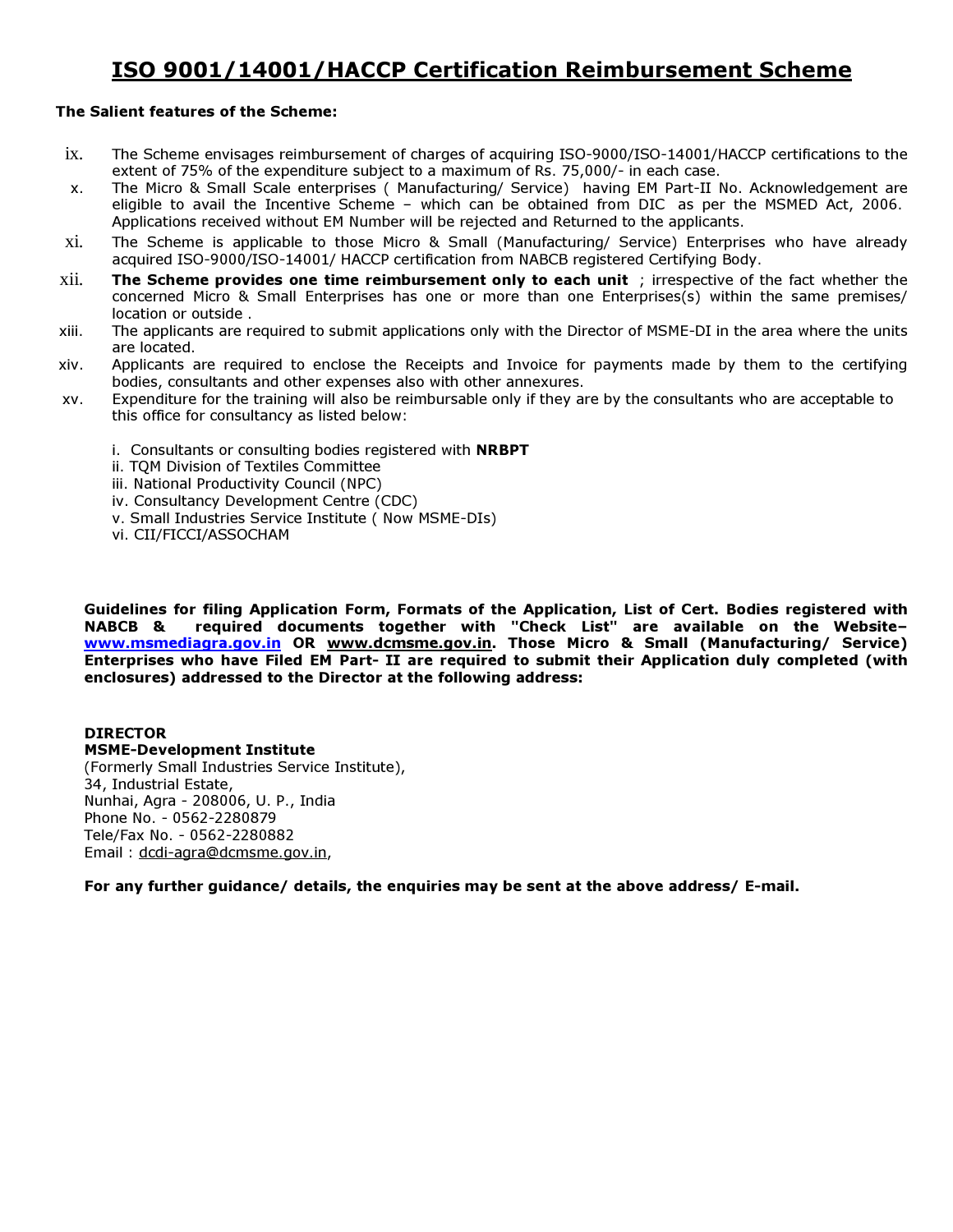### **Guidelines and Application Format for Incentive Scheme for Reimbursement of acquiring Quality Management System (QMS) ISO – 9000 /Environment Management System (EMS)ISO-14001 / HACCP Certification .**

### **The Incentive scheme:**

The Govt. of India has been operating an Incentive Scheme for reimbursement of expenses of acquiring Quality Management System (QMS) ISO-9000 certification/ EMS-ISO-14001/ HACCP Certification for the Micro & Small Scale Sector to the extent of 75% of the amount limited to Rs. 75,000/- to each enterprises. **The Salient features of the Scheme are as under:**

- i. The Scheme envisages reimbursement of charges of acquiring ISO-9000/ISO-14001 certifications to the extent of 75% of the expenditure subject to a maximum of Rs. 75,000/ in each case.
- ii. The Micro & Small Scale enterprises ( Manufacturing/ Service) having EM Part-II No. Acknowledgement are eligible to avail the Incentive Scheme.
- iii. The The Scheme is applicable to those Micro & Small (Manufacturing/ Service) Enterprises who have already acquired ISO-9000/ISO-14001/ HACCP certification from NABCB registered Certifying Body.
- iv. **The Scheme provides one time reimbursement only to each unit** ; irrespective of the fact whether the concerned Micro & Small Enterprises has one or more than one Enterprises(s) within the same premises/ location or outside .

### v. **The Scheme Contemplates norms of reimbursement as under:**

|                                      | $=$ Full Amount               |
|--------------------------------------|-------------------------------|
| a. Payments made to Certification    |                               |
| Agency (excluding travel $&$ hotel   |                               |
| expenses & Surveillance charges)     |                               |
| b. Payments made towards             |                               |
|                                      | $=$ Up to Rs. 30, 000/'-      |
| (i) Consultancy;                     | (Rupees Thirty Thousand only) |
| (ii) Training; and (iii) Calibration |                               |

The entitlement for reimbursement =  $75\%$  ((a) full Amount + (b)up to Rs.30,000/-) up to Rs. 75,000/- .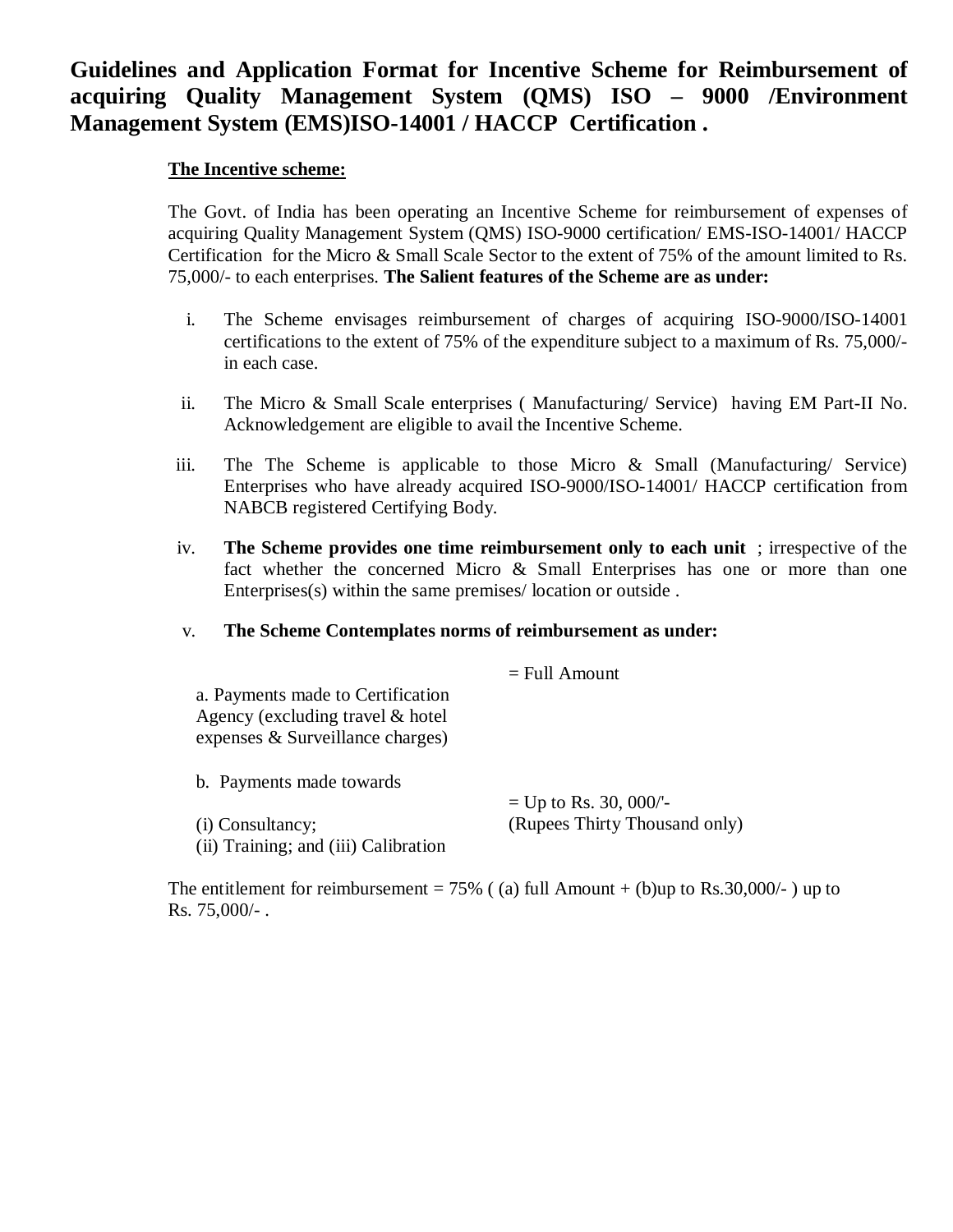### **Application Format for Claiming Reimbursement of Certification Charges of acquiring ISO-9000/ISO-14001/ HACCP Certification**

- 1. (a) Name and address of the unit:- [Office & Factory Location (s).] (b) Telephone No. Factory & Office:- (c) E-mail & Fax
- 2. Details of EM Part II Acknowledgement No.; Date of issue from Concerned DIC:-
- 3. Item (s) of manufacture/processing as indicated in the EM No. Part –II A/c.:-
- 4. **Proof of Micro/ SSI status and functional status of the unit as on the date of submission of Application The following document(s) to be submitted** 
	- i. A certificate (in original) from State DI/GM,DIC confirming Micro/SSI and functional status of the unit at the time of acquiring ISO-9000/ ISO-14001 certificate; as on date as per Format at Annexure I. **OR**
	- ii. An Affidavit (in original) from Managing Director/ Director/Proprietor/Partner of the Micro/SSI unit duly sworn before a Notary Public confirming Micro/SSI status and functional status of the unit at the time of acquiring ISO-9000/ISO-14001/HACCP certificate; and as on date,( As per Format **Annexure II)** accompanied by CA certificate of the total investment in plant & machinery as on date (original purchase value) (As per Format **Annexure III**)

### 5. **Details of ISO-9000/ISO-14001/HACCP Certification**

- Name and address of Certification agency; The Certificate must have address of the site/location certified; Scope of certification, Certificate No , date of issue & period of validity (or date of expiry), **Name & Logo & Number of the Accreditation Body/Board.** (Enclose an attested copy of the Certificate)
- 6. Details of expenditure incurred in acquiring ISO-9000/ ISO-14001/HACCP Certificate (excluding hotel & travel expenses & surveillance charges). Furnish a CA certificate of expenditure (in original) giving the details (as per the Format **Annexure IV).**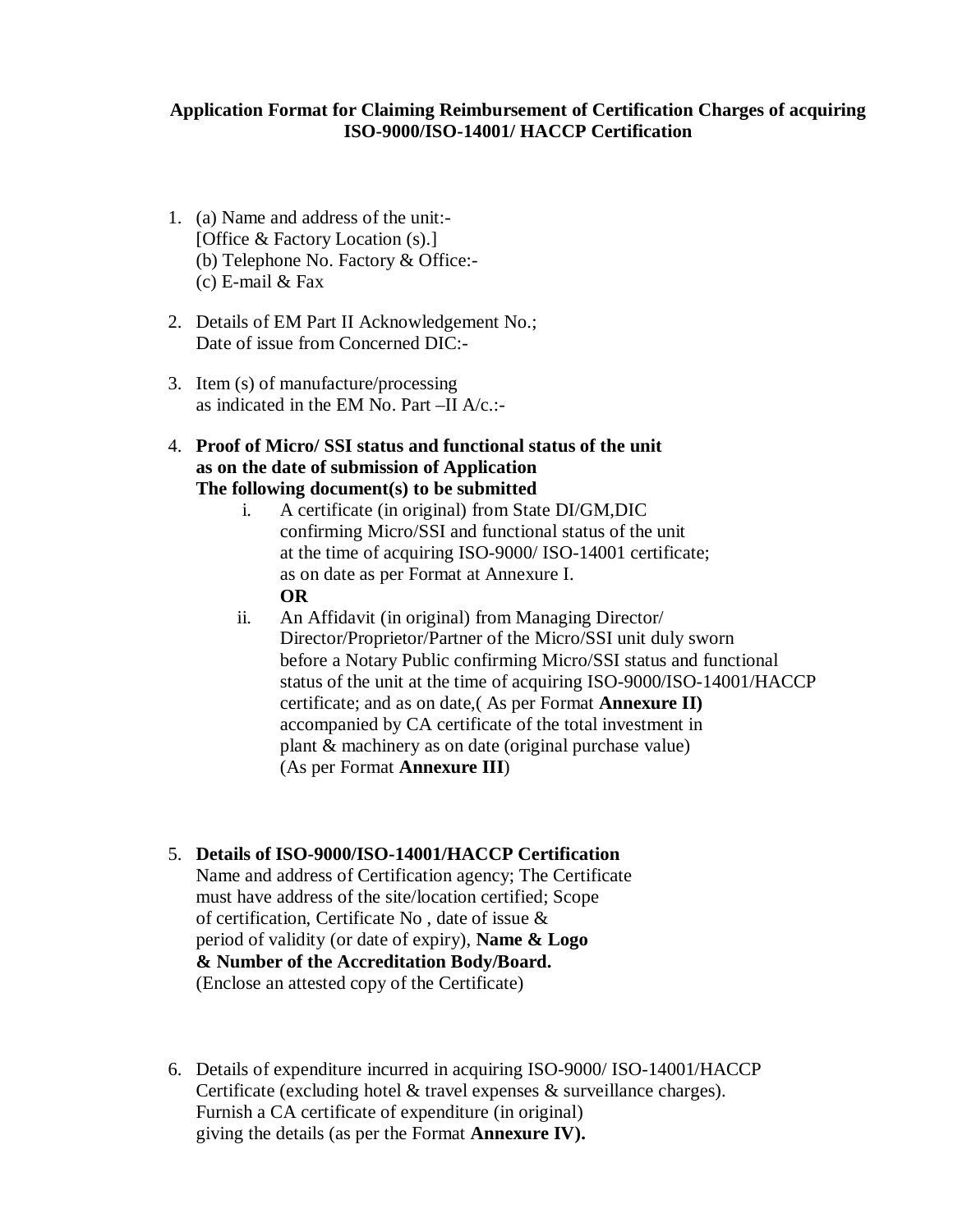- 7. Details of reimbursement/grant/subsidy **already received,** if any, from Centre Govt (including DC(MSME) / State Govt./Financial Institution etc. for acquiring ISO-9000/ ISO-14001/HACCP Certification ( Furnish, an Undertaking/declaration (in original) from the Managing Director/Director/ Proprietor/ Partner of the Micro/SSI units duly sworn before Notary Public (as per the Format **Annexure V)**
- 8. Pre-receipt to be furnished as per Format at **Annexure VI.**
- **9.** CATEGORY of the Claiment/ MD/Proprietor : General/SC/ST:-

### **(If SC/ST then attach the attested copy of the Certificate issued by the competant authority)**

### **Declaration:**

I (full name) …….………………….., S/o of …………..…………. ……Managing Director/ Director/Proprietor/Partner of M/s. ……………………………………………………………. (complete address) hereby declare that the particulars given in the application are correct. In case any of the statement/information furnished in the application/documents later found to be wrong or incorrect or misleading, I do hereby bind myself and my unit to pay to the Government on demand the full amount received as reimbursement in respect of above mentioned activity, within seven days of the demand being made to me in writing.

> Full Name and Signature of Managing Director/ Director/Proprietor/Partner of Micro/ Small Scale entreprises. with Stamp of the Unit

### **Note:**

The copy of EM No. Part  $-II$  Acknowledgement & ISO-Certification must be attested by any one of the followings:

(1)GM (DIC) or (2) Director, MSME-DI of the Region or (3) Chartered Accountant (with name of the signatory, CA Stamp, and CA Membership No. )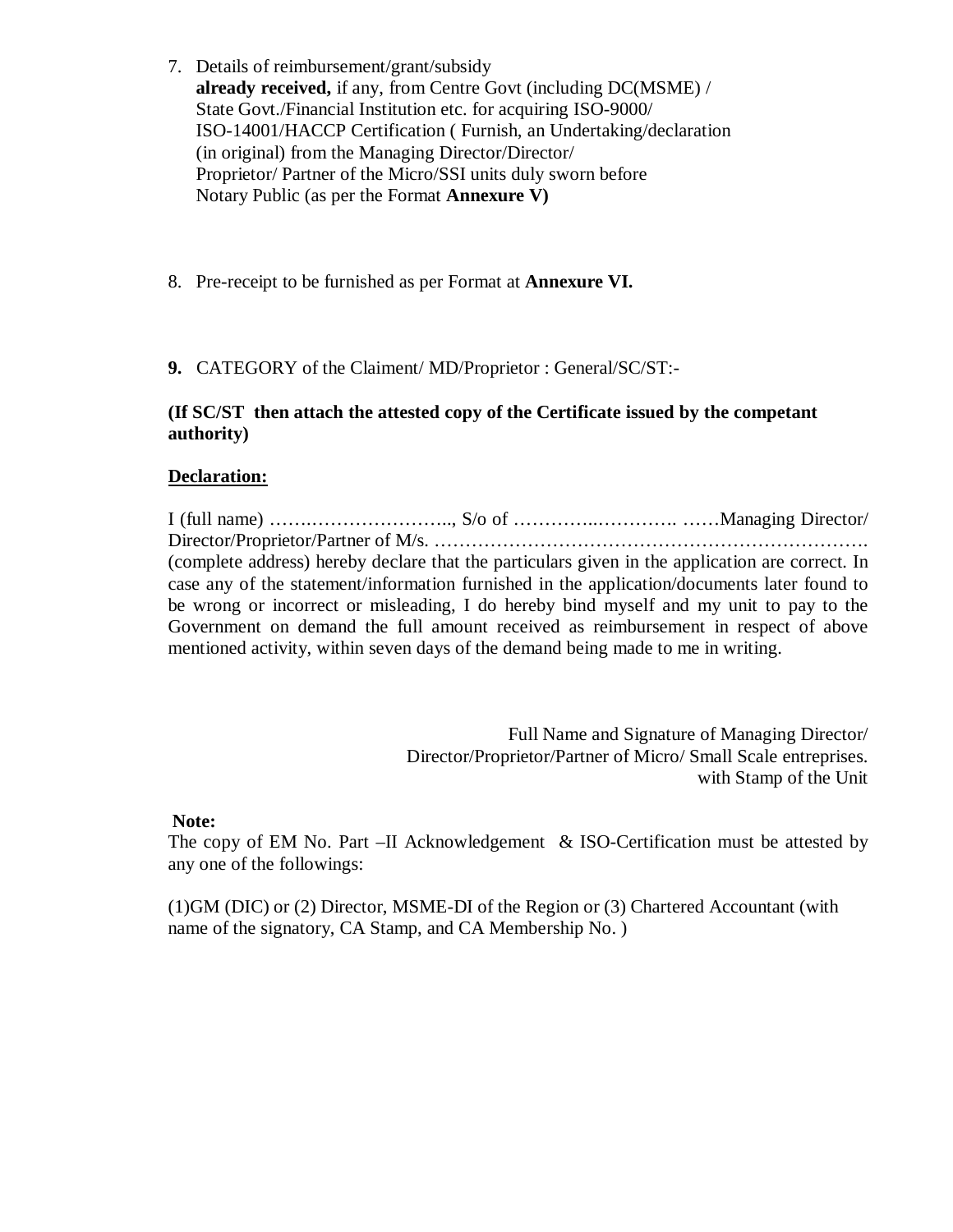# **Annexure 'I'**

### **CERTIFICATE**

| ------------------------------------- dated----------------------is an Micro/SSI/SSS BE unit as per |  |
|-----------------------------------------------------------------------------------------------------|--|
| Govt. of India definition and has been functional $\&$ in production at the time of acquiring       |  |
|                                                                                                     |  |
| also continues to be functional $\&$ in production as on date.                                      |  |

Dated

Director of Industries/ GM (DIC) Name & Rubber Seal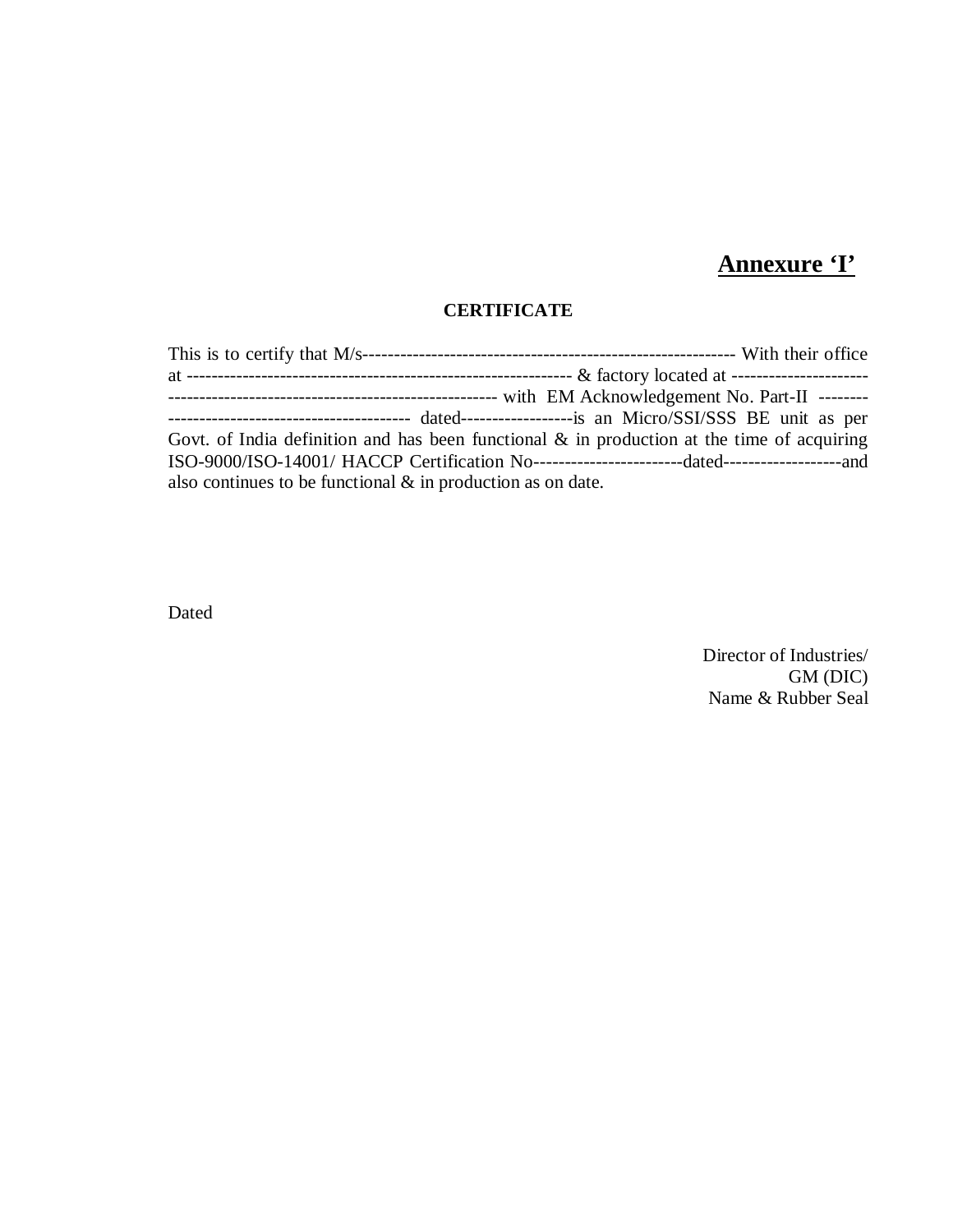### **Annexure 'II'**

### **AFFIDAVIT\*\***

- vi. The Company/Firm/Establishment has been a Micro/SSI/ancillary/Tiny/SSSBE\* unit as per the Govt. of India definition; and has been functional  $\&$  in production at the time of acquiring ISO-9000/ISO-14001\* certification No.------------------------dated--- ----------
- vii. The Company/Firm/Establishment continues to be a Micro/SSI/ancillary/Tiny/SSSBE unit; and functional  $\&$  in production as on date.
- viii. As per books of account, the total investment (original purchase value) in plant and machinery in the Company/Firm/Establishment as on ----------------------is Rs---------- -------------------------------(Chartered Accountant Certificate dated----------------to this effect is attached).

Signed on this day of-------------------------dt----------------------

### DEPONENT

### VERIFICATION:

I do solemnly affirm that the contents of the Affidavit are true to the best of my knowledge  $\&$ belief.

### DEPONENT

Date:

Place:

(Note) \* Strike out whichever is not applicable.

\*\*On a Stamp paper (of Rs.10/- min) in Delhi /amount as applicable in the respective State duly sworn before a Notary Public( duly affixed with Notarial Stamp; and with Notary Seal; and Notary Registration number) or First Class Magistrate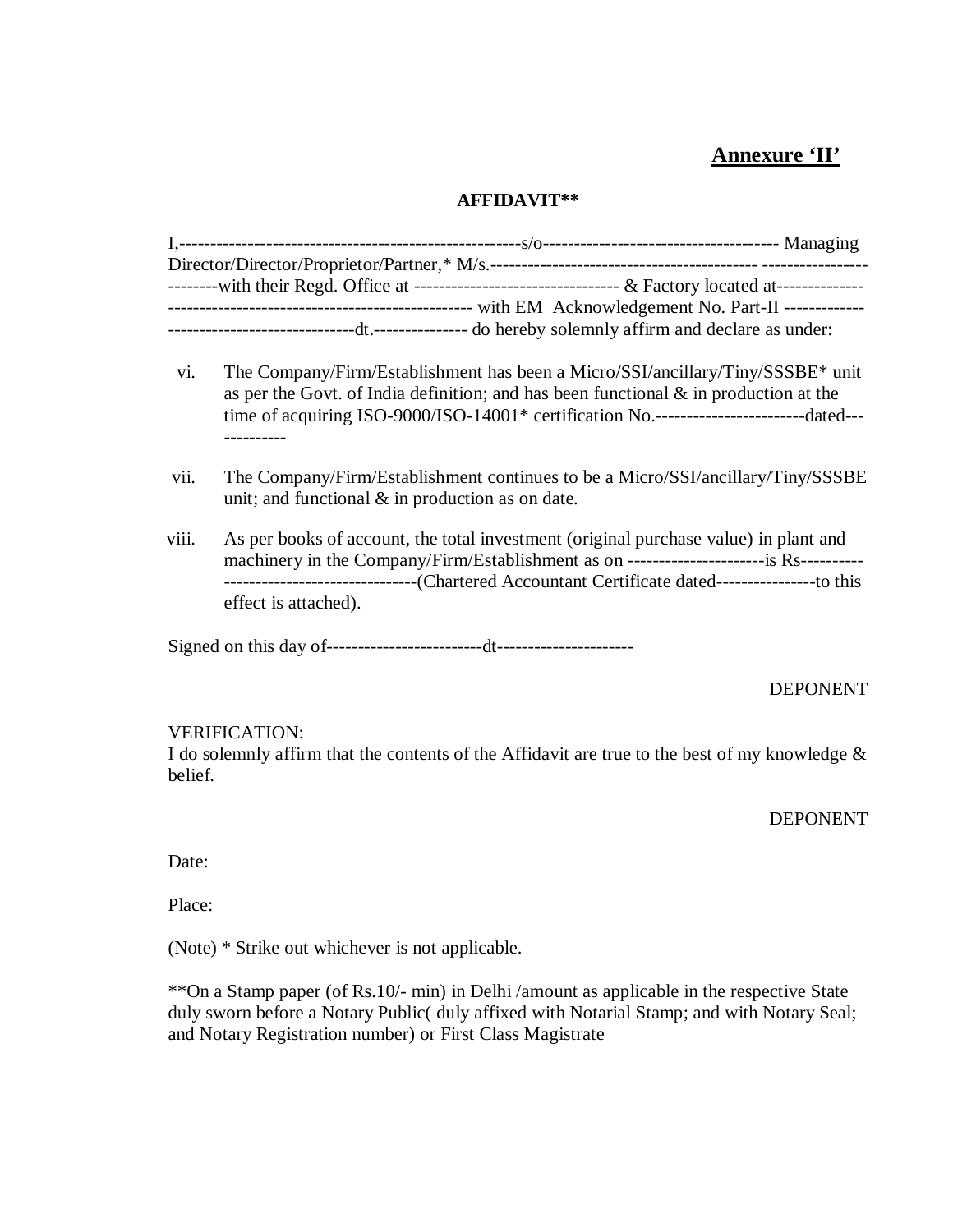### **Certificate from Chartered Accountant about investment in Plant & Machinery**

### **Annexure 'III'**

### **(on C.A. Letter Head)**

### To Whom It May Concern

| Verified | from                                                                              | the |     | <b>Books</b> | of                          | Accounts |                        | of     |
|----------|-----------------------------------------------------------------------------------|-----|-----|--------------|-----------------------------|----------|------------------------|--------|
| M/s.     |                                                                                   |     |     | with         | their                       | Regd.    | Office                 | at     |
|          |                                                                                   |     |     |              |                             |          | and Factory located at |        |
|          |                                                                                   |     | and | EM           | Acknowledgement No. Part-II |          |                        |        |
|          |                                                                                   |     |     |              |                             |          |                        |        |
|          | machinery (original purchase value) of the company as on date*___________________ |     |     |              |                             |          |                        | stands |
| as       | $\mathbf{Rs.}$                                                                    |     |     |              |                             |          |                        |        |
|          |                                                                                   |     |     |              |                             |          |                        |        |

Name & Signature of the Chartered Accountant with stamp and Membership number.

Place:

Date:

\* Date of Application or 31st March of Preceding financial year.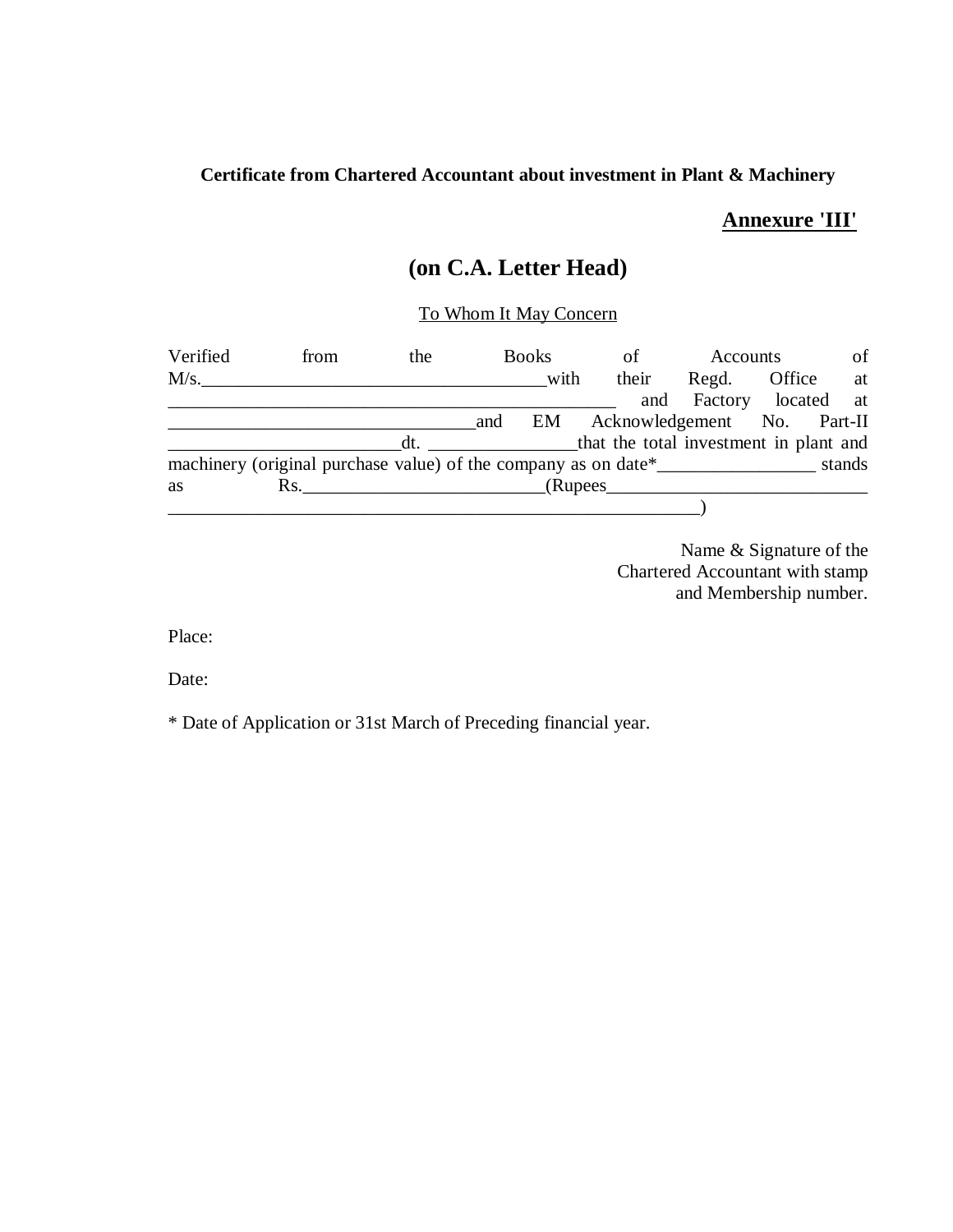### Certificate from Chartered Accountant in respect of Proof of Expenditure incurred for acquiring ISO-9000/ISO-14001

### **Annexure'IV'**

### **(on a C.A Letter Head)**

### **To Whom It May Concern**

| The documents $&$ records of M/s.                                                                                                                                  |     | with their                                                                                   |
|--------------------------------------------------------------------------------------------------------------------------------------------------------------------|-----|----------------------------------------------------------------------------------------------|
|                                                                                                                                                                    |     | and factory located at                                                                       |
|                                                                                                                                                                    |     | and EM Acknowledgement                                                                       |
| No. Part-II                                                                                                                                                        | dt. |                                                                                              |
| in respect of the expenditure incurred by them in acquiring ISO-9000/ISO-<br>14001/HACCP Certification (or its equivalent) have been verified; and it is certified |     | that the said company have incurred a total expenditure of Rs. (Rupees<br>$\bullet$ towards: |
| Application fee; Assessment/Audit fee; Annual fee/Licence fee; Training; Calibration;                                                                              |     |                                                                                              |
| and Technical Consultancy etc. (excluding hotel $\&$ travel expenses $\&$ Surveillance                                                                             |     |                                                                                              |

**and Technical Consultancy etc. (excluding hotel & travel expenses & Surveillance charges) in obtaining ISO-9000 /14001/ HACCP certification from the Certification Agency namely\_\_\_\_\_\_\_\_\_\_\_\_\_\_\_\_\_\_\_\_\_\_\_\_\_\_\_\_\_\_\_\_\_; as per the following details of payments:**

Details of Payments (Name of Certification Agency/Orgn.) Amount paid(in Rupees)

 a) Application Fee paid to ----------------- b) Assessment/Audit Fee paid to -------------------- c) Annual Fee/Licence Fee paid to -------------------- d) Calibration charges paid to--------------------------- e) Technical Consultancy charges paid to------------------ f) Training expenses paid to----------------------------------

Total -----------------------------------

Place----------------

(Signature of the Chartered Accountant with Name CA Stamp & CA Membership Number)

Dated--------------

**Above payments should be supported by copies of Invoice and receipts of payments made to the Certification agency/ Consultants etc. duly attested. The payment receipts must indicate the purpose for which the payments have been made to the Certification Agency.** 

Note: **Payments made to the Certification agency directly shall only be eligible for consideration of reimbursement.**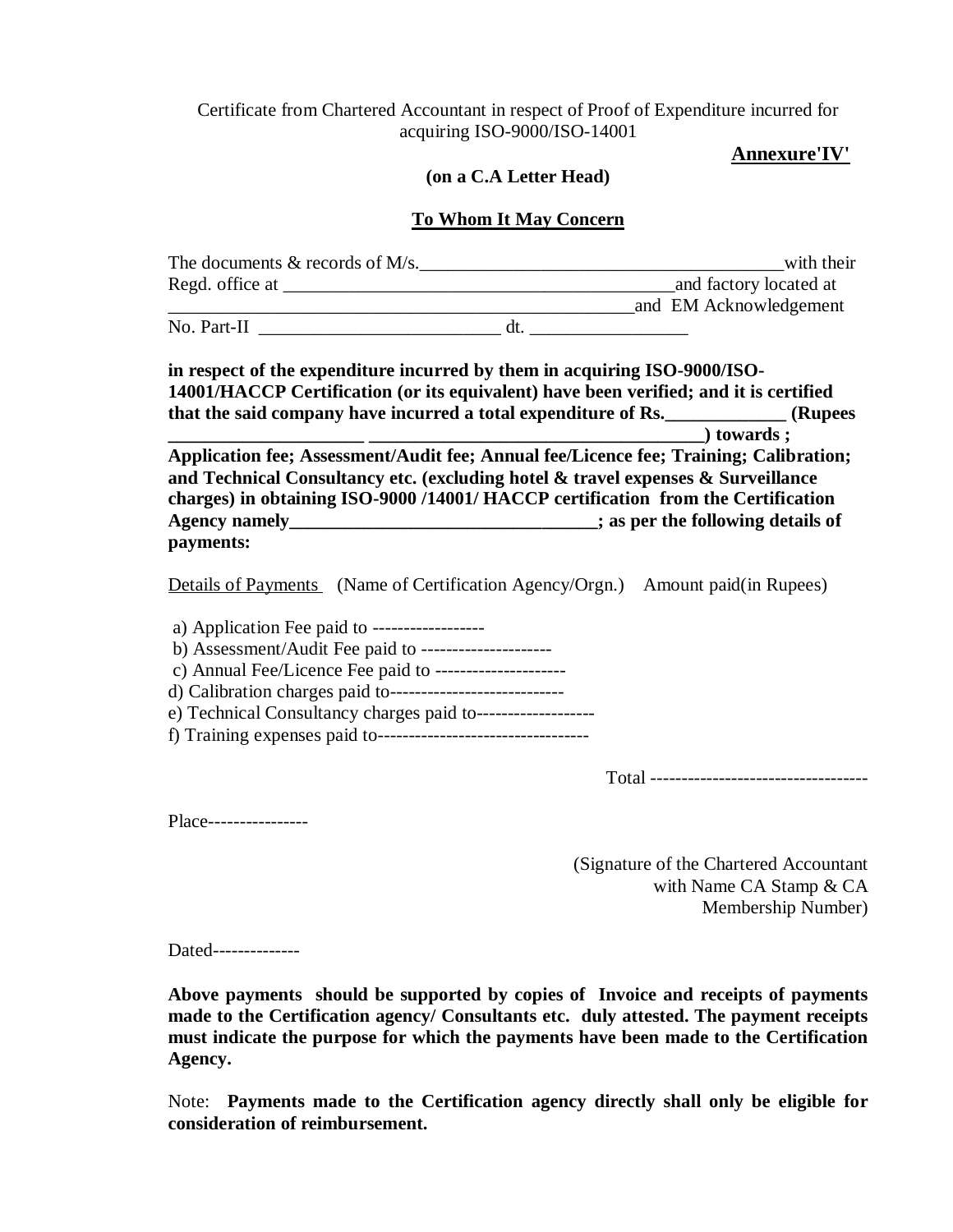**To be submitted by the Applicant on a Non-judicial Stamp paper of Rs. 50/-(Min) in Delhi /amount as applicable in the respective State duly sworn before a Notary Public (duly affixed with Notarial Stamp; and with Notary Seal & Notary Registration number) or First Class Magistrate** 

### **UNDERTAKING/ DECLARATION**

|                                                                        | -----and with EM Acknowledgement No. Part-II----------- |
|------------------------------------------------------------------------|---------------------------------------------------------|
| ---dt.---------------- do hereby solemnly affirm and declare as under: |                                                         |

(a) (i) That the aforesaid Company/Firm/Establishment(s) have not availed reimbursement/ subsidy/grant/incentive for acquiring, ISO 9000/ISO-14001 Certification under any Scheme operated by Central Govt. (including o/o DCSSI, M/o SSI)./ State Govt./ Financial Institution etc.

### OR

(a) (ii) That the aforesaid Company/Firm/Establishment(s) have claimed  $&$  received reimbursement /subsidy/ grant/incentive for acquiring ISO 9000/ISO-14001 Certification amounting to Rs German (Rupees From The Collection Community of the Collection Community of the Collection Community of the Collection Community of the Collection Community of the Collection Community of the Collection Com Central Govt/State Govt Deptt./Financial Institution vide draft/cheque No-----------dt--------- of------------(Name of Bank).

(b) (i) That the aforesaid Company/Firm/Establishment(s) have already applied to-------- Name of the Central Govt (other than O/o DC(MSME)/ State Govt/ Financial Institution ) vide application dated--------for reimbursement/ subsidy/ grant/incentive for acquiring ISO-9000/ISO-14001 Certification .

### OR

(b) (ii) That the aforesaid Company/Firm/Establishment(s) have not applied to any Central Govt./State Govt./ Financial Institution (except o/o DC(SSI), Ministry of MSME, for reimbursement/subsidy/grant/incentive, for acquiring ISO-9000/ISO-14000 Certification.

( c) That after availing reimbursement for ISO-9000/14001 Certification from Office of DC(MSME), Ministry of MSME, in respect of the said Company/Firm/Establishment(s), I shall disclose this fact on behalf of the said Company/Firm/Establishment(s) at the time of claiming/ receiving reimbursement/ subsidy/grant/incentive, if any, under any other similar scheme run by Central Govt./State Govt. /Financial Institutions etc..

(d) **I hereby solemnly affirm that the information given above is correct. In case above declaration is found wrong or incorrect or misleading, I do hereby bind myself & my unit and undertake to pay to the Government on demand the full amount received as**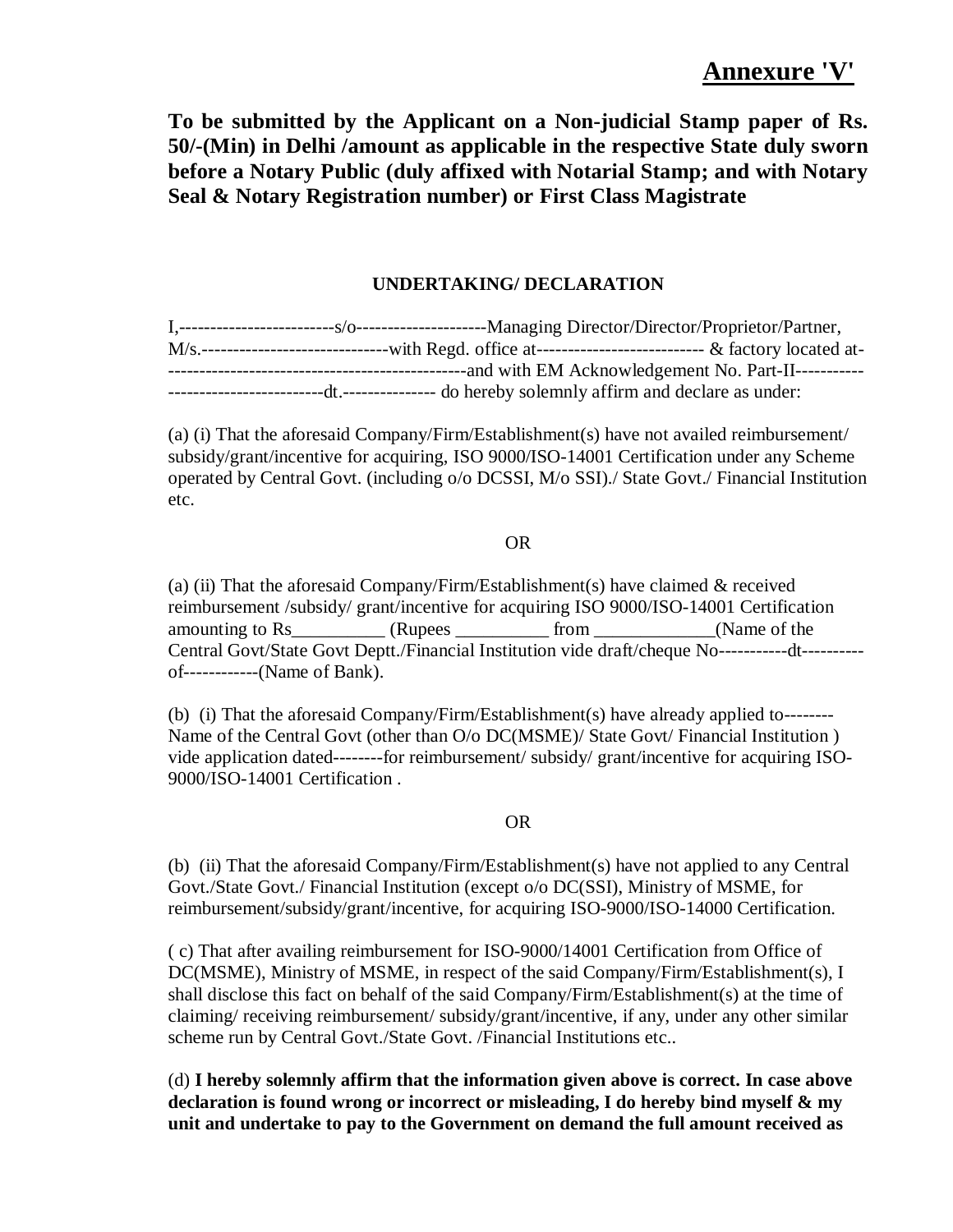**reimbursement in respect of above mentioned activity, within seven days of the demand being made to me in writing.** 

Partner/Proprietor/ Managing Director/ Director

In the presence of:

1. **(Full Name and addresses of the two witnesses also to be indicated** 

 **along with signatures)** 

2.

**Note: The factual status as on date under the respective paras at (a); (b) & (c) above must be clearly indicated**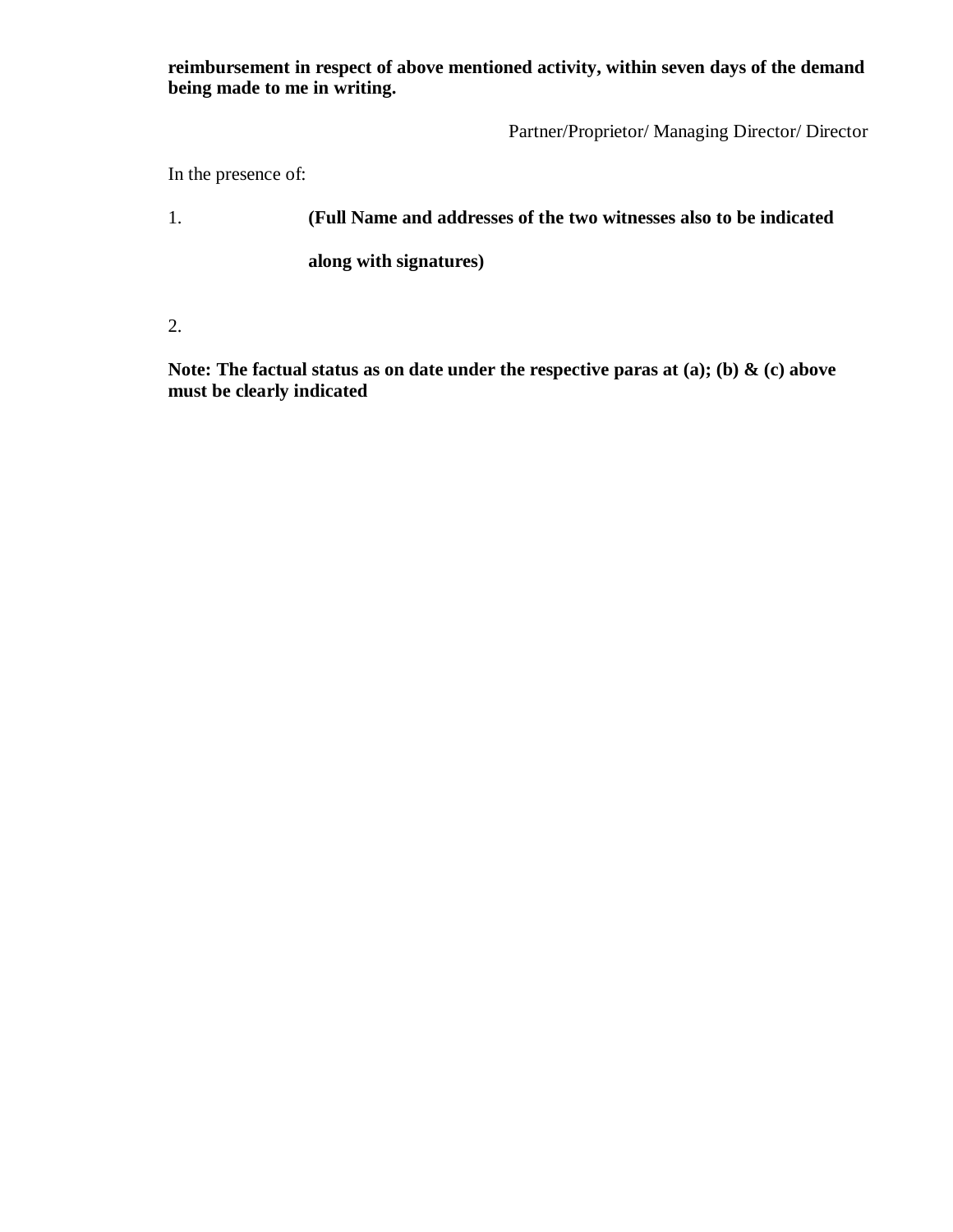### **Annexure 'VI'**

### **(On the Letter Head of The Company)**

(Name of the Industry , Address, Ph. No. etc.)

### **PRE – RECEIPT** (in Triplicate)

Received a sum of Rs.\_\_\_\_\_\_\_\_\_\_\_\_\_\_\_\_\_\_(Rupees \_\_\_\_\_\_\_\_\_\_\_\_\_\_\_\_\_\_\_\_\_\_\_\_\_\_\_ \_\_\_\_\_\_\_\_\_\_\_\_\_\_\_\_\_\_\_\_\_\_\_\_\_\_\_\_\_\_\_\_\_\_\_\_\_\_\_\_) from the Development Commissioner (MSME) towards the reimbursement of expenses incurred for obtaining International Quality Certification ISO – 9001 / ISO – 14001/ HACCP.

Signature of the Authorized Person

(on Revenue Stamp)

Rubber Stamp of the Unit

### **(B) FOR OFFICE USE ONLY**

Passed for the payment for Rs.\_\_\_\_\_\_\_\_\_\_\_\_\_\_\_\_\_\_\_\_\_\_\_\_\_\_(Rupees\_\_\_\_\_\_\_\_\_\_\_\_\_\_\_\_\_  $\overline{\smash{\big)}\text{ Video action No.}}$ 

 $\qquad \qquad \text{dated} \qquad$ 

Asstt. Director(ISO)

MSME-Development Institute

Agra- 282 006.

**Note: Please read the instructions on next-page carefully before filling this Annexure VI i.e. Pre-Receipt.**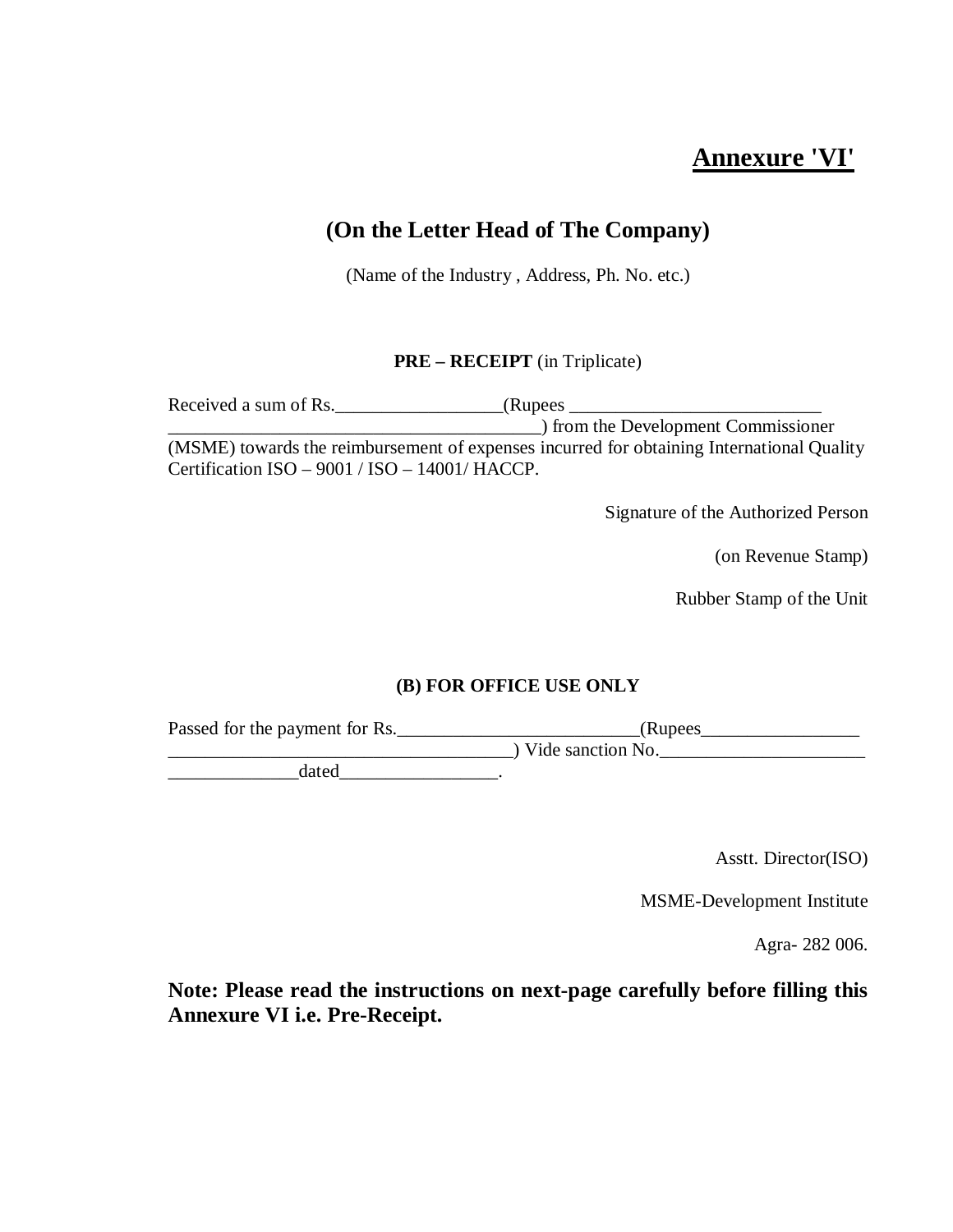### **INSTRUCTIONS**

Note: - Please follow the following instructions while preparing this Annexure VI given in pre- page.

1. Please ensure you prepare the Annexure VI in A-4 size paper only.

2. Please ensure you give Annexure VI in triplicate.

3. Please type the name of your industry, full address and telephone numbers as indicated in the sample format, in the portion marked A.

4. Please **do not fill in the amount** in the pre-receipt. Leave the portion blank. The office of Director Concerned will fill it up after calculating the amount due to you.

5. Please ensure the authorized person of your unit signs at the places indicated for signatures of the authorized person on revenue stamp.

6. Please type portion 'B' yourself in the A-4 size paper as indicated in the format.

7. Office of the Director concern will fill up the amount and the sanction no. in the spaces provided for the same.

8. The Assistant Director concerned will sign at the place earmarked for his signature.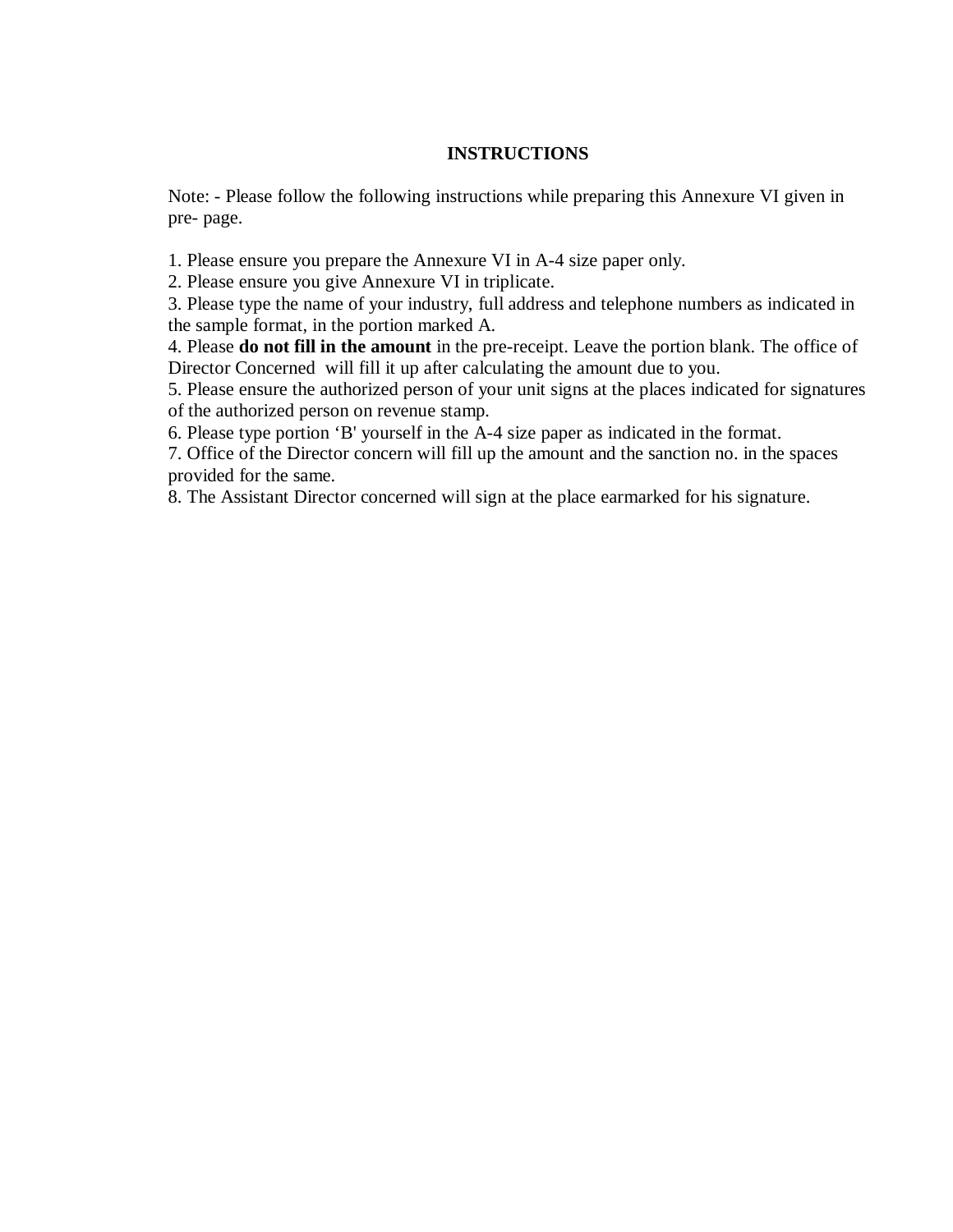### **Check List of documents to be annexed along with the Application for claiming reimbursement of expenses of ISO- 9000/14001 certification.**

- 1) Copy of EM Acknowledgement No. Part-II duly attested by G M, D I C or State Director of Industries or Director, MSME- DI or Chartered Accountant (Name, Signature, Membership number; and Seal)
	- 2) Letter (in original) from G M, DIC or Director of Industries confirming Micro/ SSI status and functional status of the unit at the time of acquiring ISO-9000/14001 as per Format at Annexure I.

### Or

- 3) An Affidavit( In original) on a non judicial stamp paper of Rs. 10 (Min.) in Delhi/ or Amount as applicable in the respective State duly sworn before a Notary Public as per Annexure 'II'( with Notary Seal, Notarial Stamp & Noatry Registration no. ; and Chartered Accountant's Certificate of investment in Plant and machinery as per Annexure 'III'.
- 4) Copy of ISO-9000/ ISO- 14001/HACCP Certificate duly attested by G M, D I C or State Director of Industries or Director, MSME-DI, or Chartered Accountant (Name, Signature, Membership number and Seal.)

The Certificate must have address of site/ location certified ( as same in EM No. A/c), scope of certification, Certificate No., date of issue, & period of validity (or date of expiry), Logo & Number of the Accreditation of NABCB .

- 5) Chartered Accountant's certificate of the details of the Expenses incurred by the unit in acquiring ISO-9000/ISO-14001/HACCP Certification in Annexure 'IV'. The payments made to the Certification Body, Consultant ( For Training & Consultancy) & Calibration **must be supported by copies of Receipts with Invoices duly attested** ( The payments Directly made to the Certification Body shall only be eligible for reimbursement )
- 6) Undertaking/Declaration of the Incentive/grant/subsidy already received, if any, in Annexure 'V' on a Non-Judicial stamp paper of Rs.50/-(Min) in Delhi/ Amount as applicable in the respective State. with Two witnesses name, their addresses  $\&$ signatures, Notary Seal, Notarial Stamp & Notary Registration number.
- 7) Pre-receipt in Triplicate on Company's Letter head with company's Rubber Stamp and affixed with Revenue Stamp as per Annexure 'VI'

Any other documents annexed to be mentioned.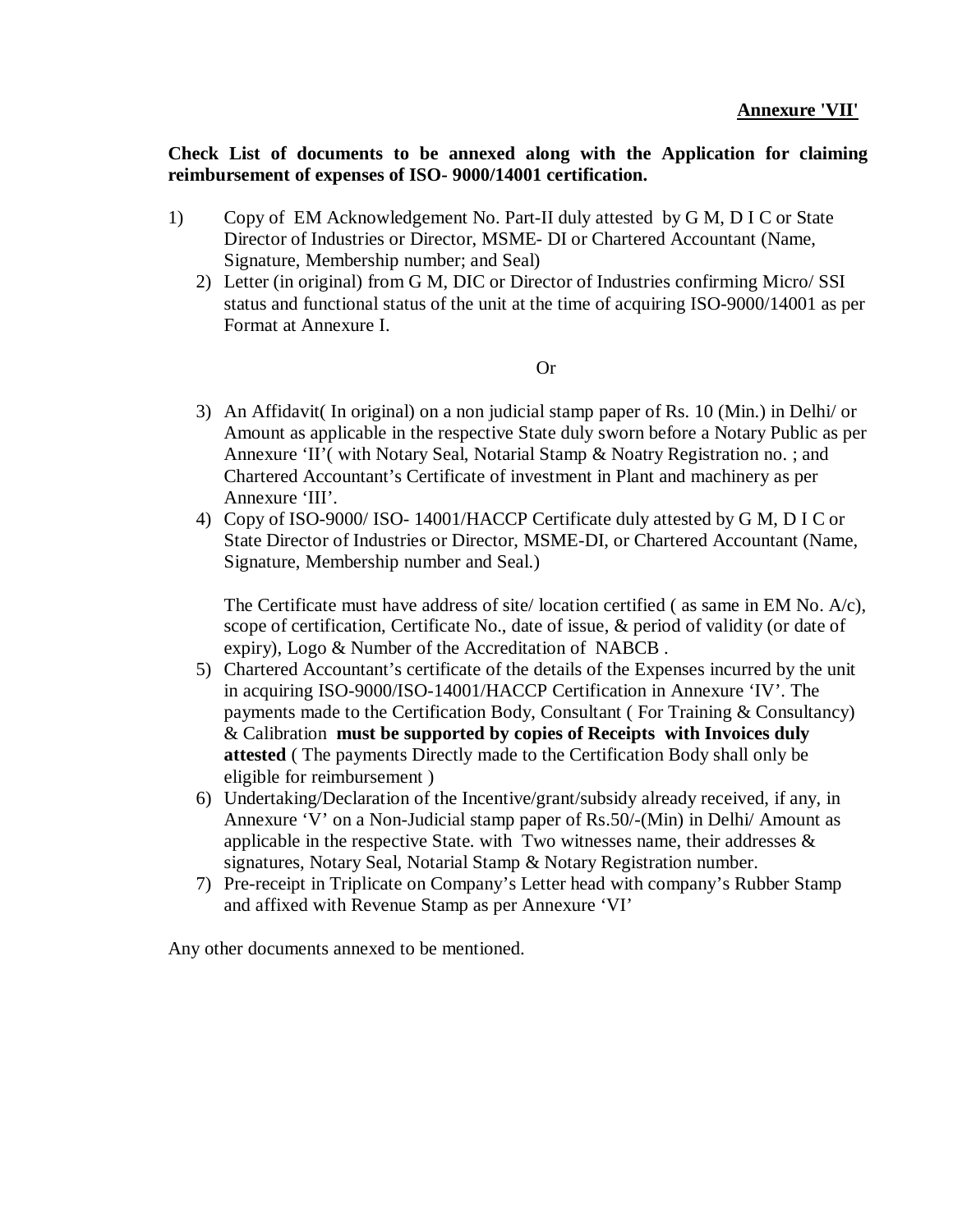## List of Certification Bodies accredited to NABCB as on date: 17/9/2008

### Details available at :- www.qcin.org For QMS Certification

| S. No.         | <b>Name of CB</b>                                                                      |  |  |
|----------------|----------------------------------------------------------------------------------------|--|--|
| 1              | Det Norske Veritas                                                                     |  |  |
| 2              | TUV India Pvt.Ltd.                                                                     |  |  |
| 3              | BVQI (India) Pvt.Ltd. /Bureau Veritas Quality Certification Pvt.Ltd                    |  |  |
| $\overline{4}$ | Integrated Quality Certification Pvt.Ltd. (for. Intel Quality Certification Pvt. Ltd.) |  |  |
| 5              | American Global Standards India( AGSI Certification Pvt. Ltd.)                         |  |  |
| 6              | Indian Register Quality Systems (Dept. of Indian Registrar of Shipping)                |  |  |
| 7              | ICRS Management Systems Pvt.Ltd.                                                       |  |  |
| 8              | BSI Management Systems India Pvt.Ltd. (British Standards Institution)                  |  |  |
| 9              | International Certification Services Pvt.Ltd.                                          |  |  |
| 10             | TUV Rheninland (India) Pvt.Ltd.                                                        |  |  |
| 11             | TUV SUD South Asia Pvt.Ltd.                                                            |  |  |
| 12             | NVT Quality Certification Pvt.Ltd.                                                     |  |  |
| 13             | AQSR India Pvt.Ltd.                                                                    |  |  |
| 14             | American Quality Assessors (India) Pvt.Ltd.                                            |  |  |
| 15             | Bureau of Indian Standards                                                             |  |  |
| 16             | URS Certification Ltd.                                                                 |  |  |
| 17             | Moody ICL Certifications Ltd.                                                          |  |  |
| 18             | Transpacific Certifications Ltd.                                                       |  |  |
| 19             | Knowledge Partner QR Pvt.Ltd.                                                          |  |  |
| 20             | QMS Certification Services Pvt.Ltd.                                                    |  |  |
| 21             | Lloyd's Register Quality Assurance Ltd. (India Branch)                                 |  |  |
| 22             | Vexil Business Process Services Pvt.Ltd.                                               |  |  |
| 23             | NQA Certifications Pvt.Ltd.                                                            |  |  |
| 24             | QSS, Quality Management Services                                                       |  |  |
| 25             | QSI (India Certifications Pvt.Ltd.)                                                    |  |  |
| 26             | RINA India Pvt.Ltd.                                                                    |  |  |
| 27             | SGS India Pvt.Ltd.                                                                     |  |  |
| 28             | <b>Global Certifications Services</b>                                                  |  |  |
| 29             | NQAQSR Certification Pvt.Ltd.                                                          |  |  |
| 30             | <b>BSC International Certifications Co.</b>                                            |  |  |
| 31             | SWISO India Pvt. Ltd.                                                                  |  |  |
| 32             | KBS Certification Services Pvt. Ltd.                                                   |  |  |
| 33             | Intertek Testing Services India Pvt. Ltd.<br>Division Intertek Systems Certification   |  |  |
| 34             | <b>STQC Certification Services</b>                                                     |  |  |
| 35             | ISOQAR (India) Pvt. Ltd.                                                               |  |  |